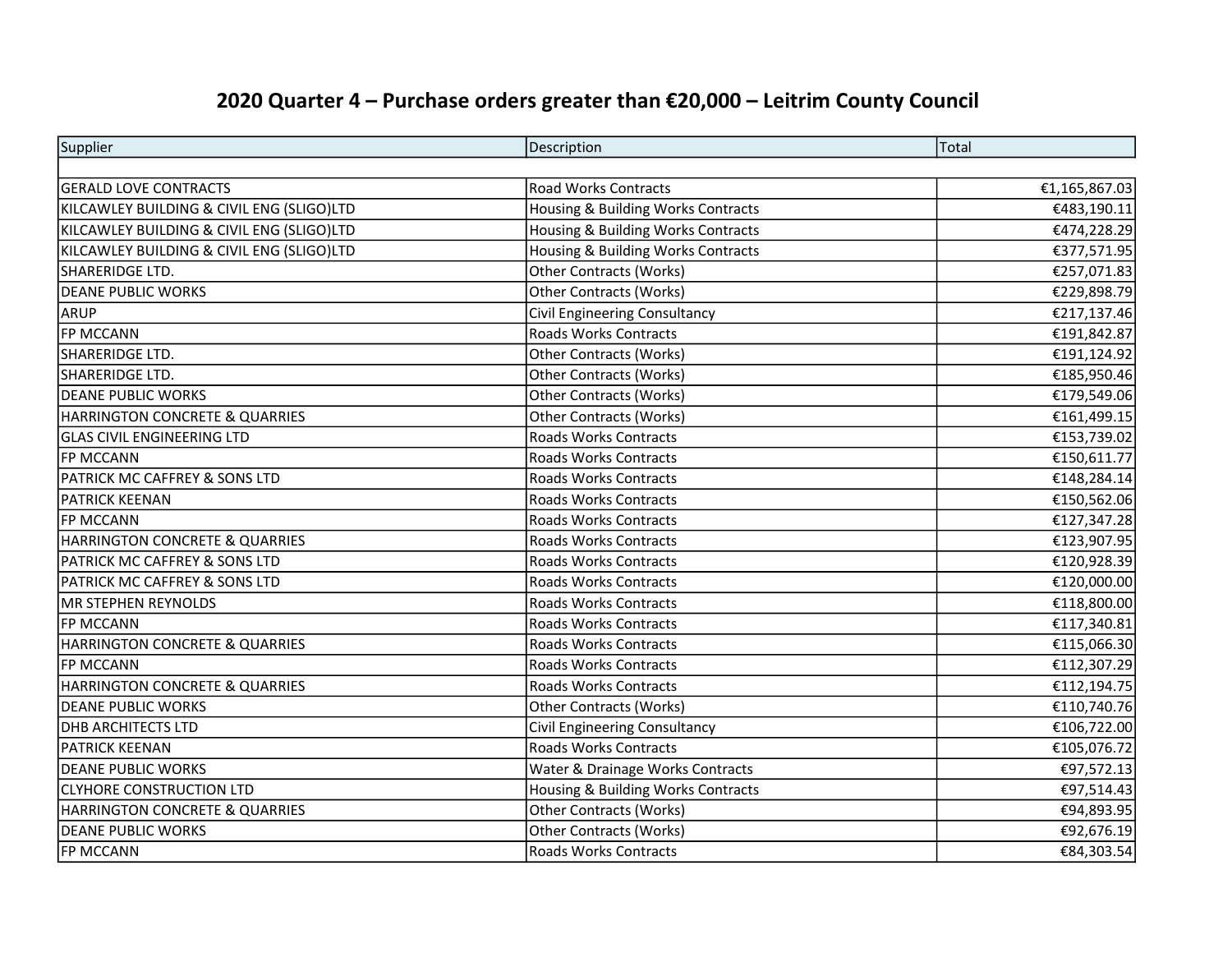| Supplier                                    | Description                                          | Total      |
|---------------------------------------------|------------------------------------------------------|------------|
| DEANE PUBLIC WORKS                          | <b>Other Contracts (Works)</b>                       | €83,608.80 |
| <b>COONEY ARCHITECTS LTD</b>                | <b>Civil Engineering Consultancy</b>                 | €82,167.47 |
| HANLY QUARRIES LTD                          | Roads Works Contracts                                | €81,435.74 |
| <b>PATRICK KEENAN</b>                       | <b>Roads Works Contracts</b>                         | €80,355.07 |
| <b>TRIUR CONSTRUCTION LTD</b>               | <b>Roads Works Contracts</b>                         | €79,418.79 |
| <b>PATRICK MC CAFFREY &amp; SONS LTD</b>    | <b>Roads Works Contracts</b>                         | €75,915.38 |
| <b>GERALD LOVE CONTRACTS</b>                | <b>Road Works Contracts</b>                          | €74,682.16 |
| IPATRICK MC CAFFREY & SONS LTD              | Roads Works Contracts                                | €73,298.64 |
| MICHAEL O'MALLEY TARMACADAM CONTRACTORS :TD | <b>Roads Works Contracts</b>                         | €73,013.36 |
| <b>PATRICK MC CAFFREY &amp; SONS LTD</b>    | <b>Roads Works Contracts</b>                         | €72,870.97 |
| <b>DEANE PUBLIC WORKS</b>                   | Other Contracts (Works)                              | €72,621.84 |
| <b>PATRICK MC CAFFREY &amp; SONS LTD</b>    | Roads Works Contracts                                | €66,702.80 |
| CARRACK NA BRACK DEVELOPMENTS LIMITED       | Other Facilities & Facilities Management             | €66,400.25 |
| MICHAEL O'MALLEY TARMACADAM CONTRACTORS :TD | Roads Works Contracts                                | €65,855.69 |
| HARRINGTON CONCRETE & QUARRIES              | Roads Works Contracts                                | €64,990.10 |
| HARRINGTON CONCRETE & QUARRIES              | Roads Works Contracts                                | €64,946.28 |
| PATRICK MC CAFFREY & SONS LTD               | Roads Works Contracts                                | €64,736.77 |
| MCSHARRY CONSTRUCTION AND CIVILS LTD        | Stonework Services/Works                             | €59,587.50 |
| MCSHARRY CONSTRUCTION AND CIVILS LTD        | Stonework Services/Works                             | €59,587.50 |
| <b>FENCE-SCAPE LTD</b>                      | Surface Paving, Fencing & Landscaping Services/Works | €59,344.04 |
| PATRICK MC CAFFREY & SONS LTD               | <b>Roads Works Contracts</b>                         | €56,772.70 |
| PATRICK MC CAFFREY & SONS LTD               | <b>Roads Works Contracts</b>                         | €56,425.39 |
| PATRICK MC CAFFREY & SONS LTD               | <b>Roads Works Contracts</b>                         | €55,958.11 |
| <b>DHB ARCHITECTS LTD</b>                   | Civil Engineering Consultancy                        | €55,407.91 |
| TRIUR CONSTRUCTION LTD                      | <b>Roads Works Contracts</b>                         | €54,426.66 |
| <b>FP MCCANN</b>                            | <b>Roads Works Contracts</b>                         | €53,361.65 |
| <b>GLAS CIVIL ENGINEERING LTD</b>           | <b>Roads Works Contracts</b>                         | €53,116.63 |
| <b>PATRICK MC CAFFREY &amp; SONS LTD</b>    | <b>Roads Works Contracts</b>                         | €53,042.86 |
| <b>PATRICK MC CAFFREY &amp; SONS LTD</b>    | <b>Roads Works Contracts</b>                         | €52,407.49 |
| <b>TRIUR CONSTRUCTION LTD</b>               | Roads Works Contracts                                | €51,996.29 |
| PADRAIG BOHAN CONSTRUCTION LTD              | Housing & Building Works Contracts                   | €50,782.17 |
| <b>ADMAN CIVIL PROJECTS LIMITED</b>         | <b>Roads Works Contracts</b>                         | €50,175.77 |
| <b>HANLY QUARRIES LTD</b>                   | Roads Works Contracts                                | €48,707.54 |
| HARRINGTON CONCRETE & QUARRIES              | <b>Roads Works Contracts</b>                         | €47,715.40 |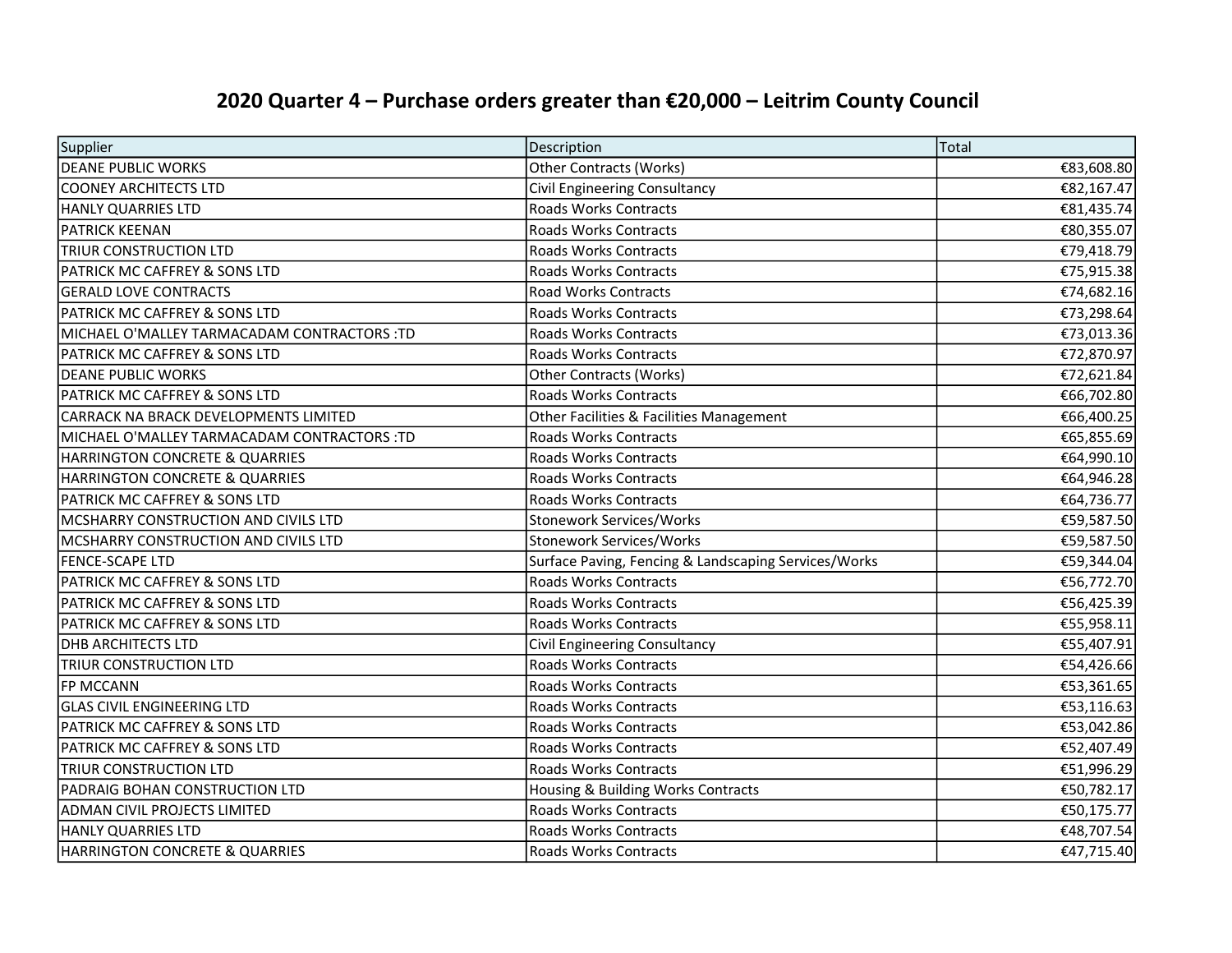| Supplier                                                | Description                              | Total      |
|---------------------------------------------------------|------------------------------------------|------------|
| PADRAIG BOHAN CONSTRUCTION LTD                          | Housing & Building Works Contracts       | €47,133.15 |
| <b>PATRICK MC CAFFREY &amp; SONS LTD</b>                | <b>Roads Works Contracts</b>             | €46,722.28 |
| SHERIDAN WOODS ARCHITECTS AND URBAN PLANNERS            | Architectural Consultancy                | €45,556.50 |
| <b>PATRICK MC CAFFREY &amp; SONS LTD</b>                | <b>Roads Works Contracts</b>             | €45,381.27 |
| <b>PATRICK MC CAFFREY &amp; SONS LTD</b>                | <b>Roads Works Contracts</b>             | €44,915.36 |
| MR STEPHEN REYNOLDS                                     | <b>Roads Works Contracts</b>             | €44,823.26 |
| MR STEPHEN REYNOLDS                                     | <b>Roads Works Contracts</b>             | €44,823.26 |
| <b>RPS CONSULTING ENGINEERS</b>                         | Civil Engineering Consultancy            | €44,601.81 |
| <b>IGSL LTD</b>                                         | Other Contracts (Works)                  | €43,584.41 |
| <b>GLAS CIVIL ENGINEERING LTD</b>                       | <b>Roads Works Contracts</b>             | €42,386.86 |
| PATRICK MC CAFFREY & SONS LTD                           | <b>Roads Works Contracts</b>             | €42,165.70 |
| <b>HARRINGTON CONCRETE &amp; QUARRIES</b>               | <b>Roads Works Contracts</b>             | €40,798.71 |
| <b>PATRICK MC CAFFREY &amp; SONS LTD</b>                | <b>Roads Works Contracts</b>             | €40,673.63 |
| <b>TRIUR CONSTRUCTION LTD</b>                           | <b>Roads Works Contracts</b>             | €40,471.04 |
| PATRICK MC CAFFREY & SONS LTD                           | <b>Roads Works Contracts</b>             | €40,113.87 |
| <b>COLAS CONTRACTING LTD</b>                            | Roads Works Contracts                    | €39,699.35 |
| MCDS GEO SURVEYORS LTD.                                 | Civil Engineering Consultancy            | €39,376.79 |
| <b>TRIUR CONSTRUCTION LTD</b>                           | <b>Roads Works Contracts</b>             | €39,248.30 |
| CARRACK NA BRACK DEVELOPMENTS LIMITED                   | Other Facilities & Facilities Management | €38,571.98 |
| MICHAEL O'MALLEY TARMACADAM CONTRACTORS :TD             | Roads Works Contracts                    | €38,318.13 |
| FRANK REYNOLDS PLANT HIRE LTD                           | <b>Roads Works Contracts</b>             | €36,948.79 |
| PATRICK J TOBIN & CO LTD T/A TOBIN CONSULTING ENGINEERS | Civil Engineering Consultancy            | €35,658.70 |
| PATRICK MC CAFFREY & SONS LTD                           | Roads Works Contracts                    | €35,462.51 |
| PATRICK MC CAFFREY & SONS LTD                           | <b>Roads Works Contracts</b>             | €35,000.00 |
| <b>RPS CONSULTING ENGINEERS</b>                         | Civil Engineering Consultancy            | €34,216.38 |
| JOHNNY LOFTUS CONSTRUCTION LTD                          | Housing & Building Works Contracts       | €33,976.23 |
| <b>EARLEY BROTHERS CONSTRUCTION</b>                     | Housing & Building Works Contracts       | €33,370.14 |
| EIRCOM LTD.                                             | <b>Other Contracts (Works)</b>           | €33,165.38 |
| <b>HARRINGTON CONCRETE &amp; QUARRIES</b>               | Roads Works Contracts                    | €32,943.38 |
| <b>EARLEY BROTHERS CONSTRUCTION</b>                     | Housing & Building Works Contracts       | €31,851.52 |
| SHARERIDGE LTD.                                         | <b>Other Contracts (Works)</b>           | €31,822.79 |
| <b>KENNY CIVIL &amp; PLANT LTD</b>                      | <b>Other Contracts (Works)</b>           | €30,481.90 |
| <b>PATRICK KEENAN</b>                                   | Roads Works Contracts                    | €30,694.12 |
| <b>ATMAC CONSTRUCTION LTD</b>                           | <b>Roads Works Contracts</b>             | €29,926.15 |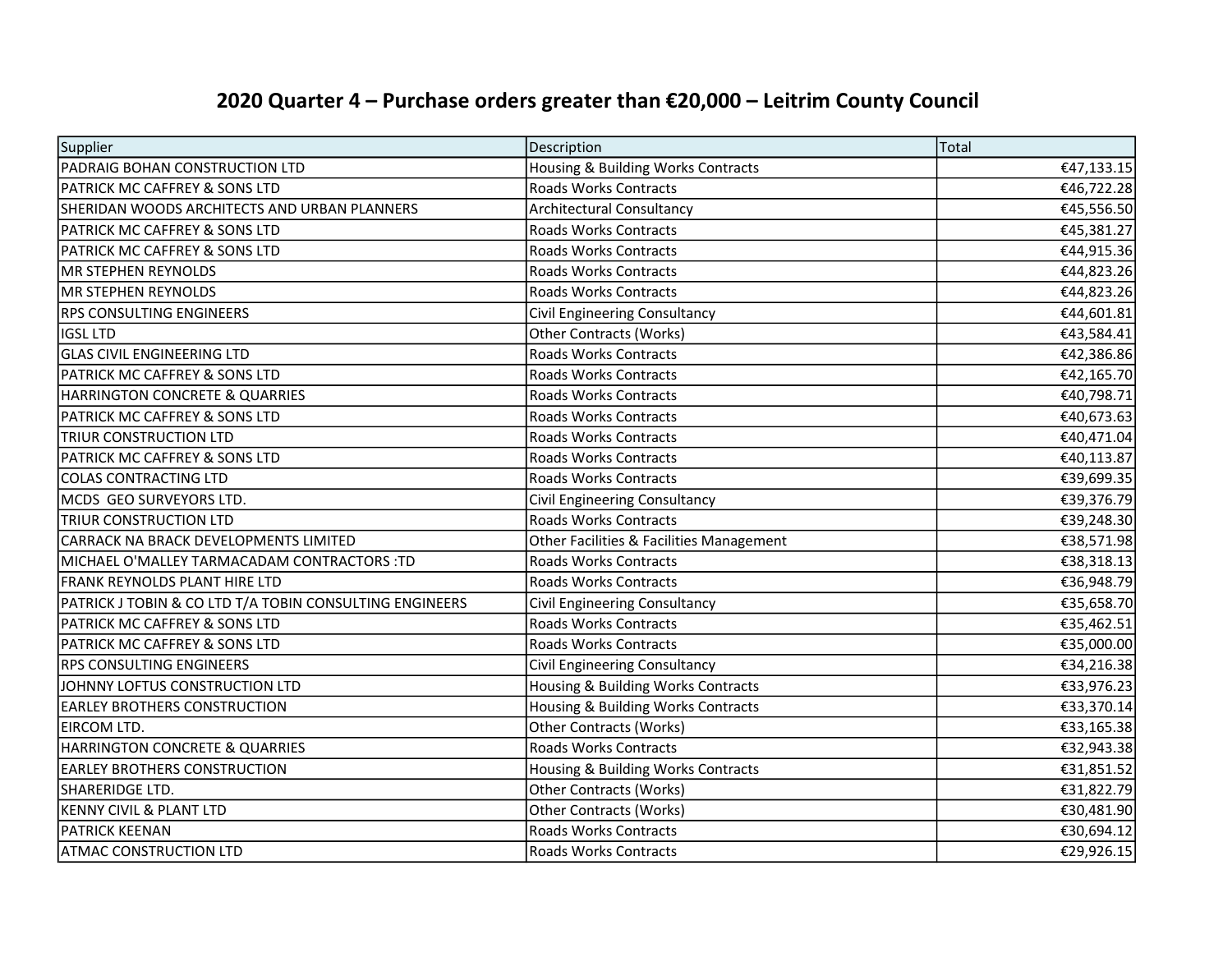| Supplier                                      | Description                                          | Total      |
|-----------------------------------------------|------------------------------------------------------|------------|
| <b>FENCE-SCAPE LTD</b>                        | Surface Paving, Fencing & Landscaping Services/Works | €29,439.06 |
| JOHNNY LOFTUS CONSTRUCTION LTD                | Housing & Building Works Contracts                   | €29,317.07 |
| <b>ATMAC CONSTRUCTION LTD</b>                 | Roads Works Contracts                                | €28,985.57 |
| <b>EARLEY BROTHERS CONSTRUCTION</b>           | Housing & Building Works Contracts                   | €28,983.37 |
| <b>RPS CONSULTING ENGINEERS</b>               | Civil Engineering Consultancy                        | €28,843.98 |
| <b>SWEENEY ARCHITECTS</b>                     | <b>Architectural Consultancy</b>                     | €28,546.93 |
| PATRICK MC CAFFREY & SONS LTD                 | Roads Works Contracts                                | €28,375.00 |
| <b>COLAS CONTRACTING LTD</b>                  | Roads Works Contracts                                | €28,062.40 |
| COLAS CONTRACTING LTD                         | Roads Works Contracts                                | €27,603.20 |
| ELECTRIC SKYLINE LTD                          | <b>Other Contracts (Works)</b>                       | €27,246.81 |
| <b>FP MCCANN</b>                              | Roads Works Contracts                                | €27,190.60 |
| LAGAN ASPHALT LTD                             | <b>Roads Works Contracts</b>                         | €27,177.86 |
| PATRICK MC CAFFREY & SONS LTD                 | <b>Roads Works Contracts</b>                         | €26,300.00 |
| <b>FP MCCANN</b>                              | <b>Roads Works Contracts</b>                         | €26,255.96 |
| TRIUR CONSTRUCTION LTD                        | Roads Works Contracts                                | €25,878.00 |
| <b>FP MCCANN</b>                              | <b>Roads Works Contracts</b>                         | €25,537.50 |
| EDWINA GUCKIAN T/A DREOILIN PRODUCTIONS       | <b>Artists Fees &amp; Expenses</b>                   | €25,399.50 |
| <b>TRIUR CONSTRUCTION LTD</b>                 | <b>Roads Works Contracts</b>                         | €25,360.44 |
| <b>LAGAN OPERATIONS &amp; MAINTENANCE LTD</b> | Surface Paving, Fencing & Landscaping Services/Works | €25,270.25 |
| THOMAS COYLE CONSTRUCTION LTD                 | <b>Other Contracts (Works)</b>                       | €24,705.09 |
| RORY COMISKEY CONTRACTS LIMITED               | <b>Other Contracts (Works)</b>                       | €24,232.25 |
| PATRICK MC CAFFREY & SONS LTD                 | Roads Works Contracts                                | €23,835.00 |
| PATRICK MC CAFFREY & SONS LTD                 | Roads Works Contracts                                | €23,835.00 |
| <b>PATRICK MC CAFFREY &amp; SONS LTD</b>      | <b>Roads Works Contracts</b>                         | €23,724.34 |
| <b>PATRICK MC CAFFREY &amp; SONS LTD</b>      | Roads Works Contracts                                | €23,078.52 |
| COLAS CONTRACTING LTD                         | <b>Roads Works Contracts</b>                         | €23,006.45 |
| <b>SLG ROAD SAFETY LTD</b>                    | <b>Roads Works Contracts</b>                         | €22,841.88 |
| <b>PATRICK MC CAFFREY &amp; SONS LTD</b>      | <b>Roads Works Contracts</b>                         | €22,637.58 |
| ELECTRIC SKYLINE LTD                          | Housing & Building Works Contracts                   | €22,574.02 |
| <b>TRIUR CONSTRUCTION LTD</b>                 | Roads Works Contracts                                | €22,091.89 |
| JOHN KEVILLE ENGINEERING                      | Surface Paving, Fencing & Landscaping Services/Works | €21,692.12 |
| PATRICK MC CAFFREY & SONS LTD                 | <b>Roads Works Contracts</b>                         | €21,559.89 |
| <b>SEAMUS KERRIGAN LTD</b>                    | <b>Concrete Work Supplies</b>                        | €20,752.92 |
| <b>VINCENT HANNON &amp; ASSOCIATES</b>        | Architectural Consultancy                            | €20,389.46 |